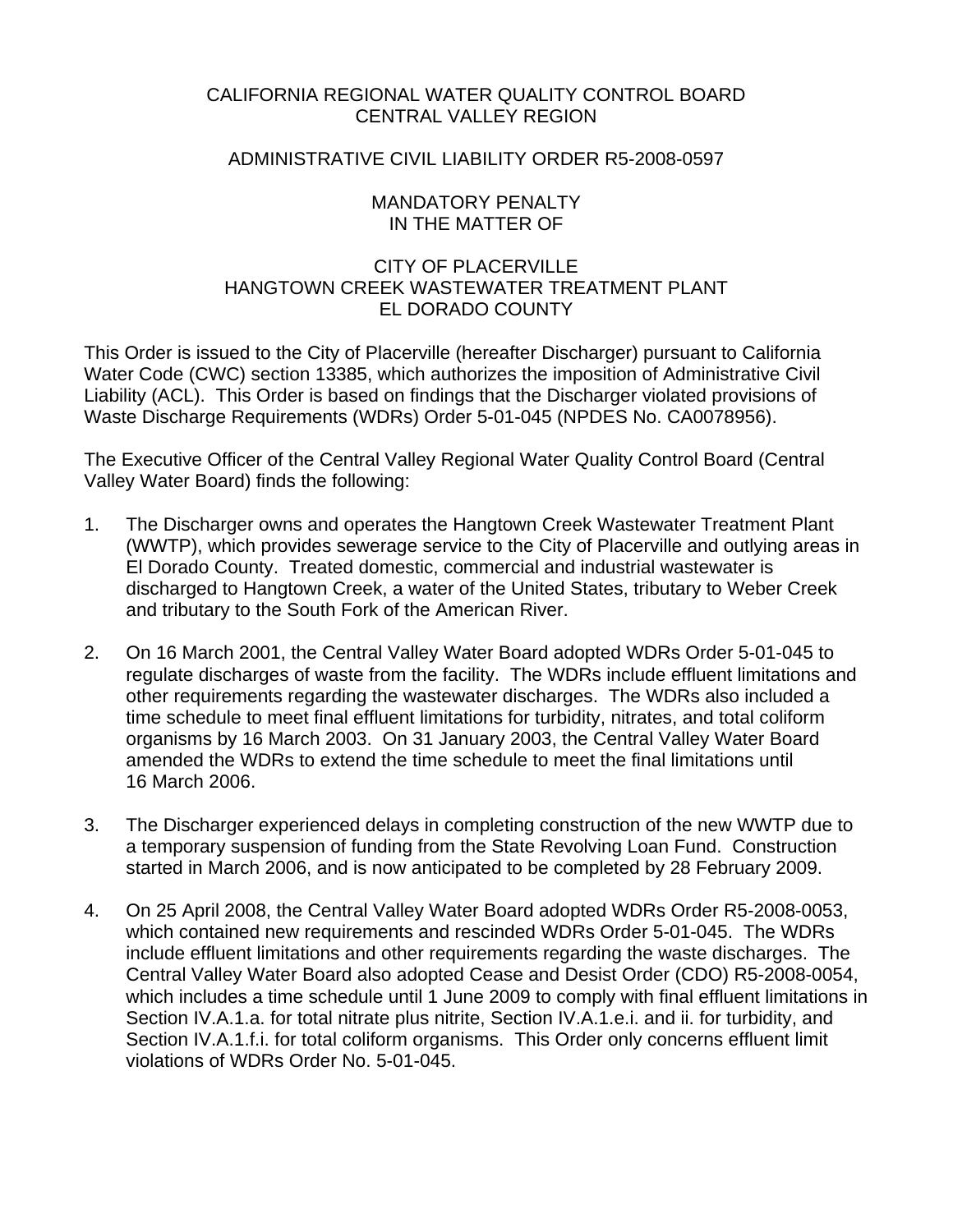ADMINISTRATIVE CIVIL LIABILITY ORDER R5-2008-0597 -2- MANDATORY PENALTY CITY OF PLACERVILLE HANGTOWN CREEK WASTEWATER TREATMENT PLANT EL DORADO COUNTY

- 5. On 26 October 2007, the Central Valley Water Board sent the Discharger a draft Record of Violations (ROV) covering the time period from 1 January 2001 through 31 July 2007. The Discharger responded by letter dated 30 November 2007. The Discharger did not present evidence that the violations were inaccurate, but instead provided an explanation for the construction delays, as discussed in Finding 3, and provided information in support of a request to be considered a small community with a financial hardship. This Order extends the violations through 31 December 2007.
- 6. CWC sections 13385(h) and (i) require assessment of mandatory penalties and state, in part, the following:

CWC section 13385(h)(1) states:

Notwithstanding any other provision of this division, and except as provided in subdivisions (j), (k), and (l), a mandatory minimum penalty of three thousand dollars (\$3,000) shall be assessed for each serious violation.

CWC section 13385 (h)(2) states:

For the purposes of this section, a "serious violation" means any waste discharge that violates the effluent limitations contained in the applicable waste discharge requirements for a Group II pollutant, as specified in Appendix A to Section 123.45 of Title 40 of the Code of Federal Regulations, by 20 percent or more or for a Group I pollutant, as specified in Appendix A to Section 123.45 of Title 40 of the Code of Federal Regulations, by 40 percent or more.

CWC section 13385(i)(1) states:

Notwithstanding any other provision of this division, and except as provided in subdivisions (j), (k), and (l), a mandatory minimum penalty of three thousand dollars (\$3,000) shall be assessed for each violation whenever the person does any of the following four or more times in any period of six consecutive months, except that the requirement to assess the mandatory minimum penalty shall not be applicable to the first three violations:

- A) Violates a waste discharge requirement effluent limitation.
- B) Fails to file a report pursuant to Section 13260.
- C) Files an incomplete report pursuant to Section 13260.
- D) Violates a toxicity effluent limitation contained in the applicable waste discharge requirements where the waste discharge requirements do not contain pollutant-specific effluent limitations for toxic pollutants.
- 7. CWC section 13323 states, in part:

Any executive officer of a regional board may issue a complaint to any person on whom administrative civil liability may be imposed pursuant to this article. The complaint shall allege the act or failure to act that constitutes a violation of law, the provision authorizing civil liability to be imposed pursuant to this article, and the proposed civil liability.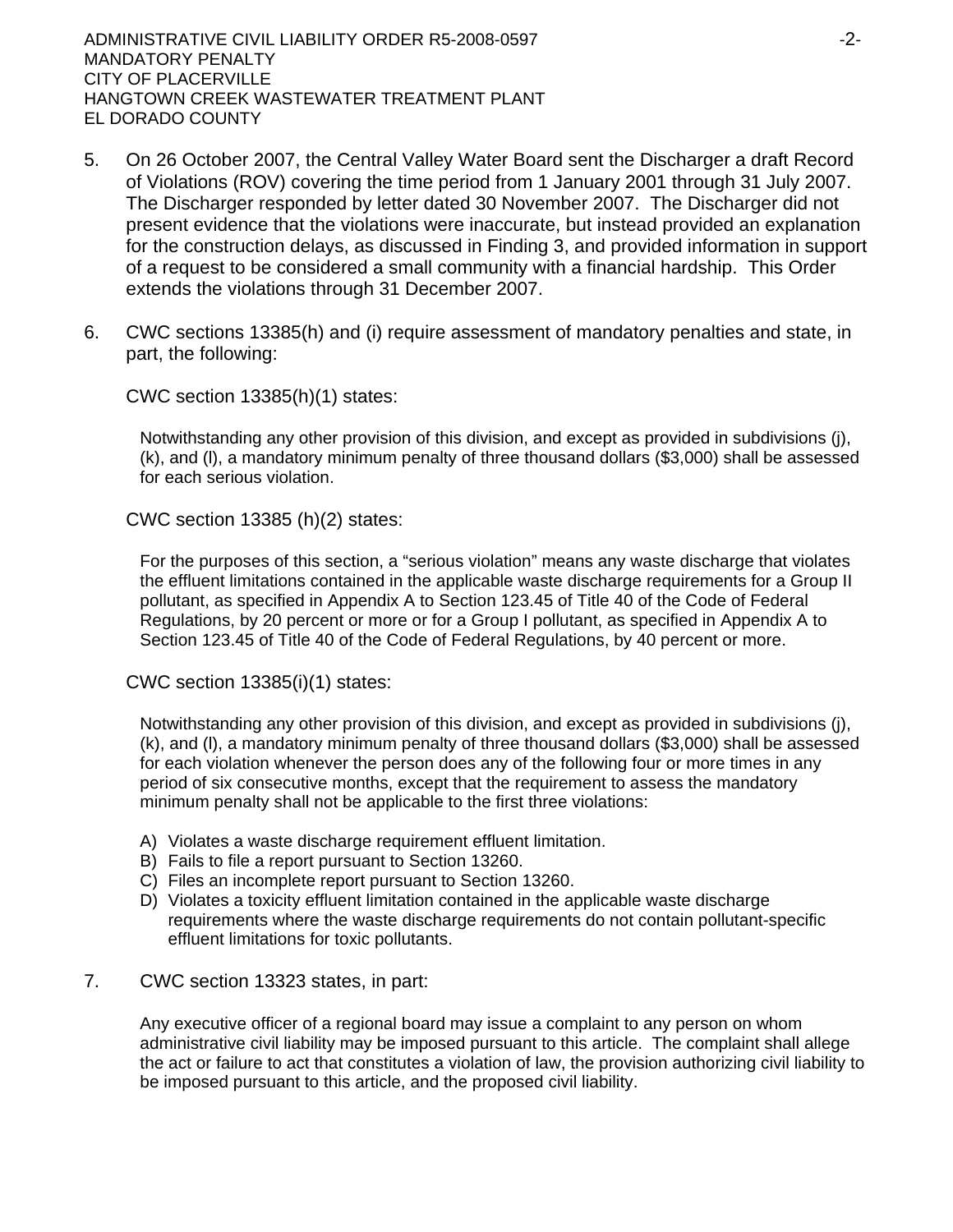1

- 8. The Executive Officer previously issued Administrative Civil Liability Complaint (ACLC) R5-2001-0509 for mandatory penalties for effluent limitation violations from 1 January 2000 to 31 December 2000 in the amount of \$9,000. The Central Valley Water Board has accepted payment from the Discharger of the penalty associated with ACLC R5-2001-0509, and considers this prior matter resolved.
- 9. WDRs Order 5-01-045 Effluent Limitations No. B.1. include, in part, the following effluent limitations:

| Constituent            | Unit   | Monthly<br>Average | Weekly<br>Average | Dailv<br>Average | Dailv<br>Maximum |
|------------------------|--------|--------------------|-------------------|------------------|------------------|
| Nitrate <sup>4</sup>   | mg-N/L | 10                 | $- -$             | $- -$            | $- -$            |
| Settleable Solids      | mL/L   | 0.1                | $- -$             | $- -$            | 0.2              |
| Turbidity <sup>4</sup> | NTU    | $- -$              | $- -$             |                  | h                |

4 Effluent Limitations for nitrates and turbidity are not in effect until 16 March 2006. See Provision G.5 for details.

| Constituent           | Unit      | 1-Hour<br>Median | 4-Dav<br>Average | 7-Dav<br>Median | Daily<br>Maximum |
|-----------------------|-----------|------------------|------------------|-----------------|------------------|
| Chlorine              | mg/L      | 0.02             | 0.01             | --              | $- -$            |
| <b>Total Coliform</b> | MPN/100mL | $-$              | $\sim$           | 22              | 23               |

 7-Day Median based on previous seven daily sample results. The Effluent Limitation 7-Day Median is not in effect until 16 March 2003. See Provision G.5. for details. A 30-Day Median of 2.2 MPN/100 mL will apply until the 7-Day median limit takes effect.

- 10. WDRs Order 5-01-045 Effluent Limitations No. B.4. states that: "*The discharge shall not have a pH less than 6.5 nor greater than 8.5*."
- 11. According to the Discharger's self-monitoring reports, the Discharger committed twentysix (26) serious Group I violations of the above effluent limitations contained in Order 5-01-045 during the period beginning 1 January 2001 and ending 31 December 2007. The violations are defined as serious because measured concentrations of Group I constituents exceeded maximum prescribed levels by more than 40 percent on these occasions. The mandatory minimum penalty for these serious violations is **seventy-eight thousand dollars (\$78,000)**.
- 12. According to the Discharger's self-monitoring reports, the Discharger committed two (2) serious Group II violations of the above effluent limitations contained in Order 5-01-045 during the period beginning 1 January 2001 and ending 31 December 2007. The violations are defined as serious because measured concentrations of Group II constituents exceeded maximum prescribed levels by more than 20 percent on these occasions. The mandatory minimum penalty for these serious violations is **six thousand dollars (\$6,000)**.
- 13. According to the Discharger's self-monitoring reports, the Discharger committed seventythree (73) non-serious violations of the above effluent limitations contained in Order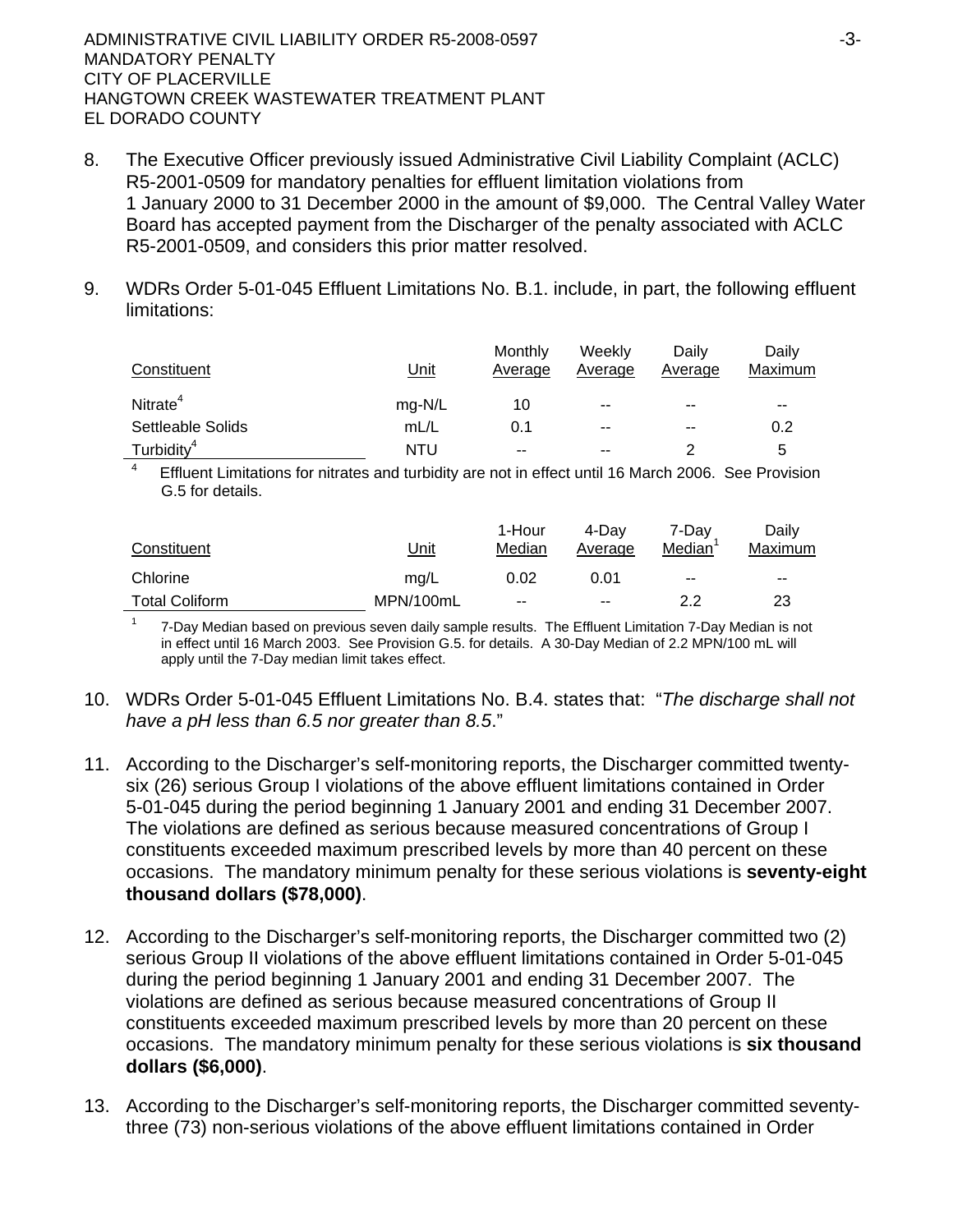ADMINISTRATIVE CIVIL LIABILITY ORDER R5-2008-0597 -4- MANDATORY PENALTY CITY OF PLACERVILLE HANGTOWN CREEK WASTEWATER TREATMENT PLANT EL DORADO COUNTY

5-01-045 during the period beginning 1 January 2001 and ending 31 December 2007. Sixty-two (62) of the non-serious violations are subject to mandatory penalties under CWC section 13385(i)(1) because these violations were preceded by three or more similar violations within a six-month period. The mandatory minimum penalty for these non-serious violations is **one hundred eighty-six thousand dollars (\$186,000)**.

- 14. The total amount of the mandatory penalties assessed for the cited effluent violations is **two hundred seventy thousand dollars (\$270,000).** A detailed list of the cited effluent violations is included in Attachment A, a part of this Order.
- 15. CWC section 13385 (k)(1) states, in part:

In lieu of assessing all or a portion of the mandatory minimum penalties pursuant to subdivisions (h) and (i) against a publicly owned treatment works serving a small community, the state board or the regional board may elect to require the publicly owned treatment works to spend an equivalent amount towards the completion of a compliance project proposed by the publicly owned treatment works…

16. CWC section 13385 (k)(2) states, in part:

For the purposes of this subdivision, "a publicly owned treatment works serving a small community" means a publicly owned treatment works serving a population of 10,000 persons or fewer or a rural county, with a financial hardship as determined by the state board after considering such factors as median income of the residents, rate of unemployment, or low population density in the service area of the publicly owned treatment works.

- 17. On 5 May 2008, the Assistant Executive Officer issued ACLC R5-2008-0522, assessing \$270,000 in mandatory minimum penalties against the Discharger. The Discharger asked that the matter be heard before the Central Valley Water Board. The Discharger waived its right to a hearing within 90 days.
- 18. The Central Valley Water Board held a hearing on this matter on 24 October 2008, and adopted Resolution R5-2008-0159, which finds that the WWTP served a "small community with a financial hardship" at all times relevant to this matter.
- 19. The Discharger submitted a letter dated 4 June 2008, which indicated it is in the process of spending an estimated \$45 million on the construction of a new wastewater treatment plant, which is designed to bring the facility into compliance with its NPDES permit. According to the Discharger, all liquid and solids process components are being upgraded. The activated sludge plant is being converted to biological nutrient removal, secondary clarifiers are being added, and the tertiary treatment system is being upgraded with new filters and ultraviolet disinfection. The Discharger began construction in the spring of 2006, and completion is anticipated in the spring of 2009, in accordance with the schedule in CDO R5-2008-0054. When the compliance project is completed, the Discharger will have expended in excess of the mandatory minimum penalties that have been assessed pursuant to CWC sections 13385(h) and (i).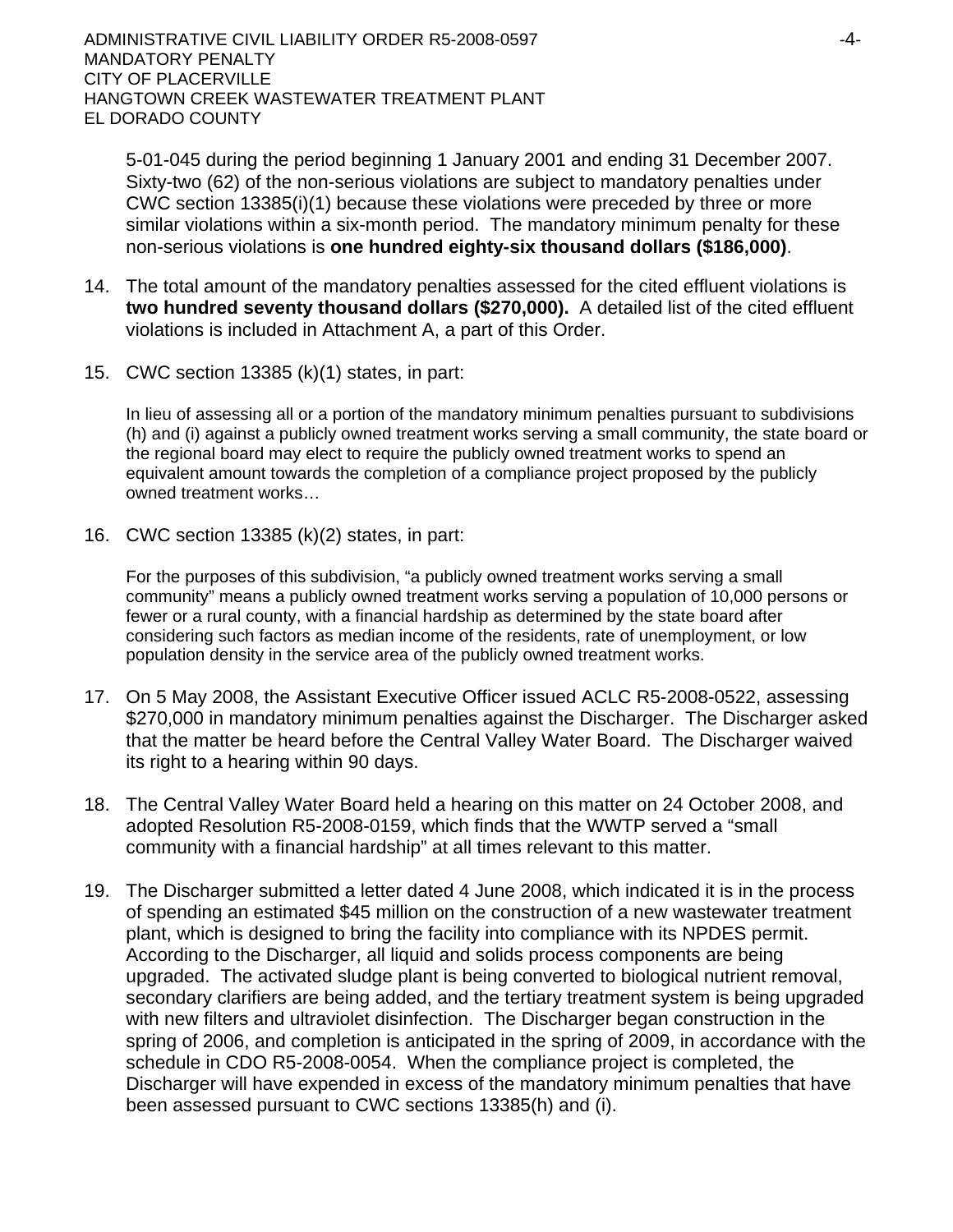- 20. The Central Valley Water Board finds the Compliance Project has been designed to correct the violations that have led to the issuance of this Administrative Civil Liability Order within five years, that the project is in accordance with the enforcement policy of the State Water Board, and that the Discharger has developed an appropriate financing plan to complete the project.
- 21. On 15 March 2007, the Central Valley Water Board explicitly delegated to the Executive Officer the authority to issue orders to assess administrative civil liability where the matter is not contested by the Discharger (Resolution R5-2007-0009).
- 22. Issuance of this Administrative Civil Liability Order to enforce CWC Division 7, Chapter 5.5 is exempt from the provisions of the California Environmental Quality Act (Pub. Resources Code section 21000 et seq.), in accordance with California Code of Regulations, title 14, section 15321(a)(2).
- 23. Any person aggrieved by this action of the Regional Water Board may petition the State Water Board to review the action in accordance with CWC section 13320 and California Code of Regulations, title 23, sections 2050 and following. The State Water Board must receive the petition by 5:00 p.m., 30 days after the date that this Order becomes effective, except that if the thirtieth day following the date that this Order becomes effective falls on a Saturday, Sunday, or state holiday, the petition must be received by the State Water Board by 5:00 p.m. on the next business day. Copies of the law and regulations applicable to filing petitions may be found on the Internet at: [http://www.waterboards.ca.gov/public\\_notices/petitions/water\\_quality](http://www.waterboards.ca.gov/public_notices/petitions/water_quality) or will be provided upon request.

**IT IS HEREBY ORDERED** pursuant to California Water Code sections 13385(a), (h), (i), and (k), and Resolution R5-2007-0009, that**:**

- 1. The City of Placerville shall be assessed an Administrative Civil Liability in the amount of **two hundred seventy thousand dollars (\$270,000)**.
- 2. The entire \$270,000 penalty shall be deemed satisfied by the Central Valley Water Board through the completion of the compliance project described in Finding 19, if the Discharger complies with the following time schedule:

| <u>Task</u>                                                                                                    | <b>Compliance Date</b>     |
|----------------------------------------------------------------------------------------------------------------|----------------------------|
| Complete Plant upgrade construction project                                                                    | 1 March 2009               |
| Full operation of the new wastewater treatment plant<br>Submit final documentation of Compliance Project costs | 1 June 2009<br>1 July 2009 |

- 3. A progress report shall be submitted on or before each of the above compliance dates. The report shall describe the work undertaken to comply with this Order.
- 4. The Executive Officer may extend the abovementioned deadlines if the Discharger demonstrates that unforeseeable contingencies have created delays, provided that the Discharger continues to undertake all appropriate measures to meet the deadlines. The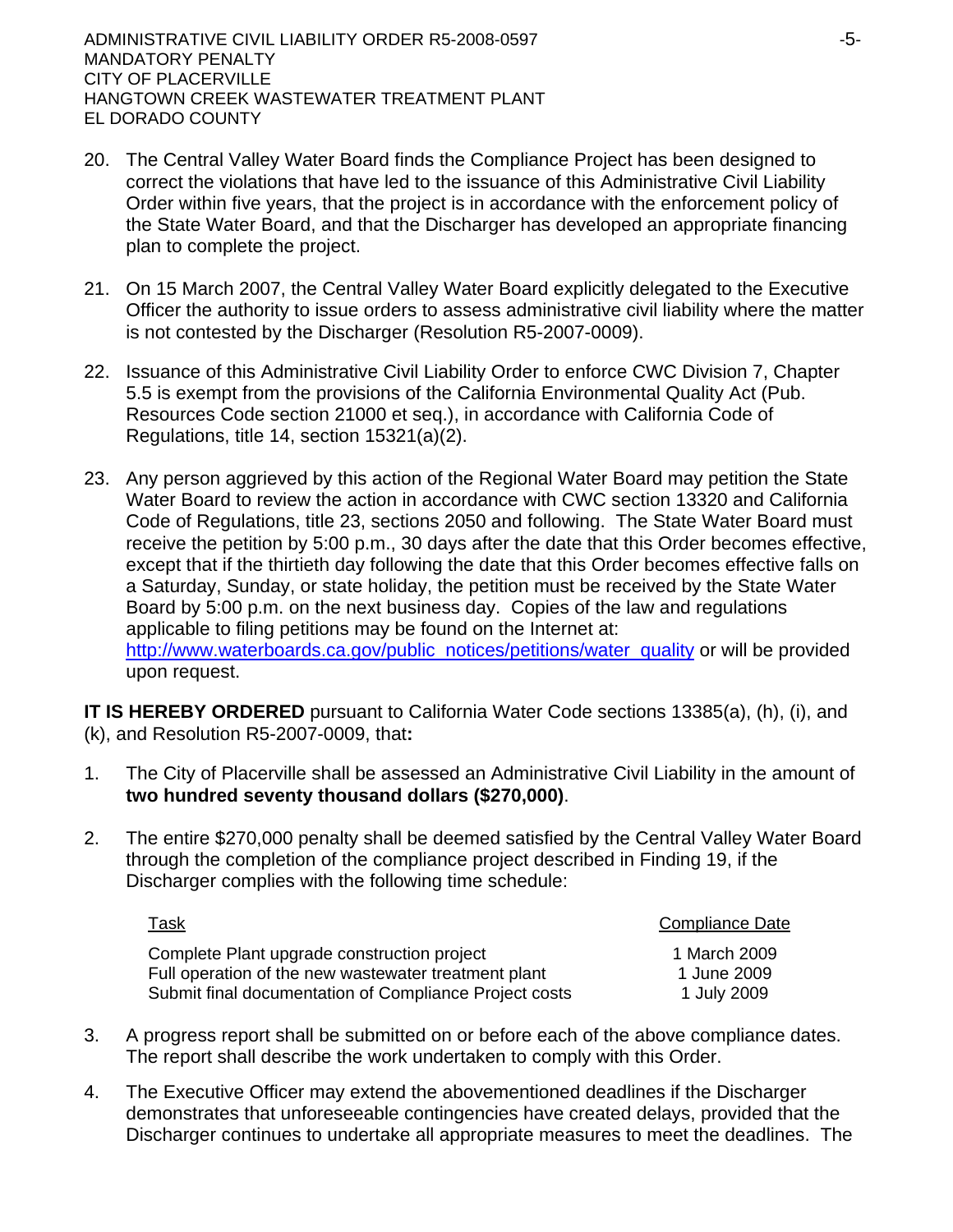Discharger shall make any deadline extension request in writing. Under no circumstances may the completion of the Compliance Project extend past five (5) years from the issuance of this Order.

- 5. The Discharger must obtain explicit approval from the Executive Officer for any significant departures from the project outline submitted on 4 June 2008. Failure to obtain approval for any significant departures will result in the assessment of the full amount of the suspended mandatory minimum penalty.
- 6. If, in the judgment of the Executive Officer, the Discharger fails to complete the compliance project in accordance with the specified time schedule or fails to construct the compliance project in accordance with the project outline submitted on 4 June 2008 without obtaining prior approval from the Central Valley Water Board, the suspended mandatory minimum penalty **(\$270,000)** must be paid within 30 days of notification by the Executive Officer of such failure.
- 7. This Order is effective upon signature.

PAMELA C CREEDON, Executive Officer

26 January 2009

Attachment A: Record of Violations BLH: 1/23/09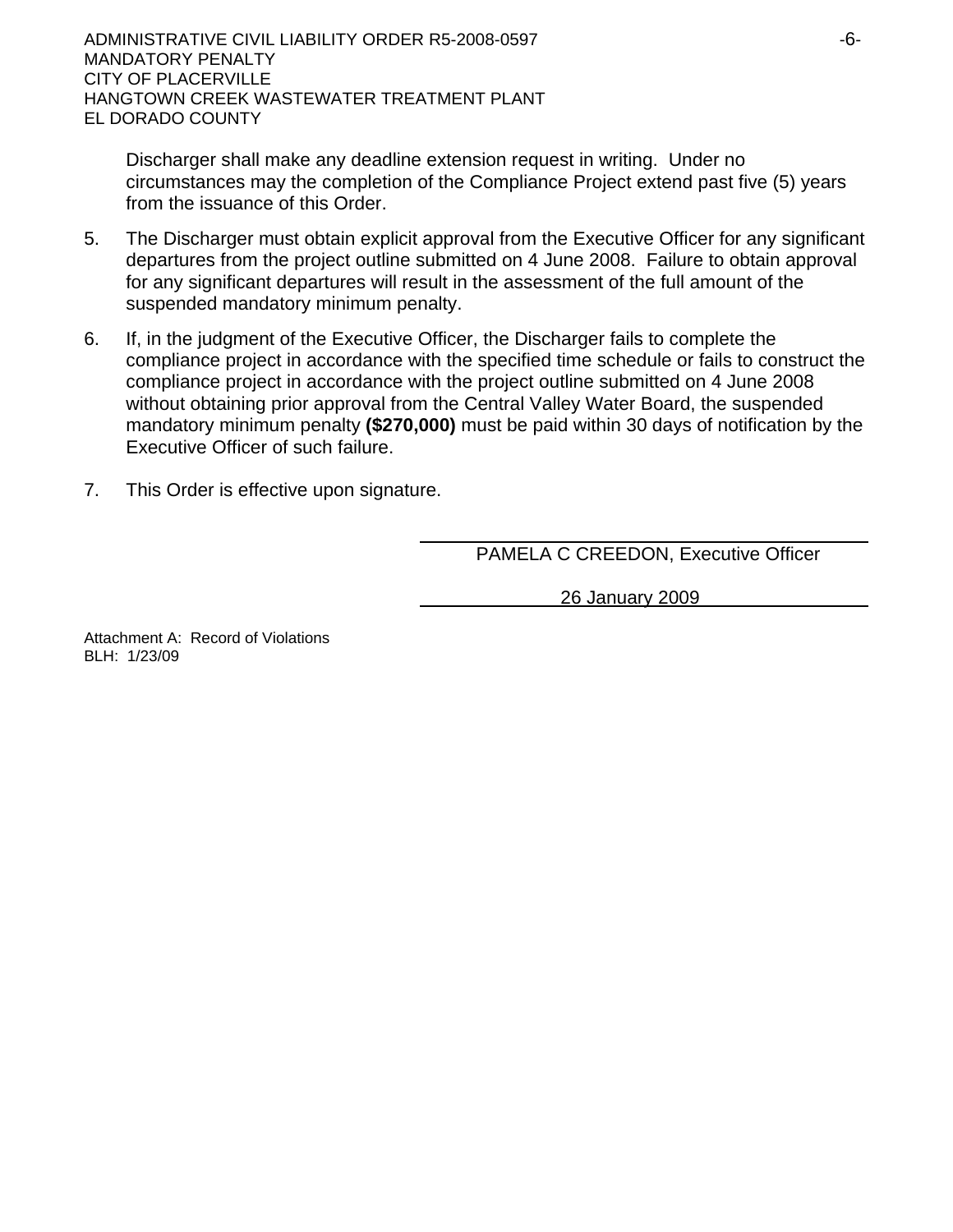#### **Attachment A ADMINISTRATIVE CIVIL LIABILITY ORDER R5-2008-0597**

#### **City of Placerville Hangtown Creek Wastewater Treatment Plant**

RECORD OF VIOLATIONS (1 January 2001 – 31 December 2007) MANDATORY PENALTIES (Data reported under Monitoring and Reporting Program 5-01-045)

|    | Date      | <b>Violation Type</b> | Units      | Limit          | Result         | Period Type   | Remarks                 |
|----|-----------|-----------------------|------------|----------------|----------------|---------------|-------------------------|
| 1  | 5-Nov-02  | Coliform              | MPN/100mL  | 23             | 50             | Daily         | $\sqrt{3}$              |
| 2  | 24-Apr-03 | Coliform              | MPN/100mL  | 23             | 70             | Daily         | 3                       |
| 3  | 27-Apr-03 | Coliform              | MPN/100mL  | 23             | 110            | Daily         | 3                       |
| 4  | 12-Sep-03 | Coliform              | MPN/100mL  | 23             | 50             | Daily         | 3                       |
| 5  | 11-Nov-03 | Coliform              | MPN/100mL  | 23             | 30             | Daily         | 3                       |
| 6  | 14-Nov-03 | Coliform              | MPN/100mL  | 23             | 50             | Daily         | 3                       |
| 7  | 9-Dec-04  | Coliform              | MPN/100mL  | 23             | 30             | Daily         | 3                       |
| 8  | 9-Feb-05  | Chlorine Res.         | mg/L       | 0.02           | 3.4            | 1-hour        | $\overline{2}$          |
| 9  | 24-Mar-05 | Coliform              | MPN/100mL  | 23             | 30             | Daily         | 3                       |
| 10 | 7-Apr-05  | pH                    | pH units   | 6.5            | 6.3            | Instantaneous | $\overline{\mathbf{4}}$ |
| 11 | 9-May-05  | Coliform              | MPN/100mL  | 23             | 50             | Daily         | 4                       |
| 12 | 27-Oct-05 | Coliform              | MPN/100mL  | 23             | 80             | Daily         | 3                       |
| 13 | 19-Dec-05 | Coliform              | MPN/100mL  | 23             | 110            | Daily         | 3                       |
| 14 | 26-Dec-05 | Coliform              | MPN/100mL  | 23             | 90             | Daily         | 3                       |
| 15 | 28-Dec-05 | Coliform              | MPN/100mL  | 23             | 30             | Daily         | 4                       |
| 16 | 29-Dec-05 | Coliform              | MPN/100mL  | 23             | 80             | Daily         | 4                       |
| 17 | 4-Jan-06  | Coliform              | MPN/100mL  | 23             | 50             | Daily         | $\overline{\mathbf{4}}$ |
| 18 | 1-Mar-06  | Coliform              | MPN/100mL  | 23             | 80             | Daily         | 4                       |
| 19 | 3-Apr-06  | Turbidity             | <b>NTU</b> | $\overline{2}$ | 3              | Daily         | 1                       |
| 20 | 5-Apr-06  | Settleable Sol.       | mL/L       | 0.2            | 1              | Daily         | 1                       |
| 21 | 6-Apr-06  | Turbidity             | <b>NTU</b> | $\overline{c}$ | 70             | Daily         | 1                       |
| 22 | 6-Apr-06  | Turbidity             | <b>NTU</b> | 5              | 70             | Daily Max     | 1                       |
| 23 | 6-Apr-06  | Turbidity             | <b>NTU</b> | 5              | 70             | Daily Max     | $\mathbf{1}$            |
| 24 | 8-Apr-06  | Coliform              | MPN/100mL  | 2.2            | 4              | 7-day median  | 4                       |
| 25 | 6-May-06  | Chlorine Res.         | mg/L       | 0.02           | 0.56           | 1-hour        | $\overline{2}$          |
| 26 | 23-May-06 | Settleable Sol.       | mL/L       | 0.2            | 0.3            | Daily         | $\mathbf{1}$            |
| 27 | 3-Aug-06  | pH                    | pH units   | 6.5            | 6.3            | Instantaneous | 4                       |
| 28 | 1-Nov-06  | Coliform              | MPN/100mL  | 2.2            | $\overline{4}$ | 7-day median  | 4                       |
| 29 | 2-Nov-06  | Coliform              | MPN/100mL  | 2.2            | 4              | 7-day median  | 4                       |
| 30 | 3-Nov-06  | Coliform              | MPN/100mL  | 2.2            | 8              | 7-day median  | 4                       |
| 31 | 6-Nov-06  | Coliform              | MPN/100mL  | 2.2            | 8              | 7-day median  | 4                       |
| 32 | 7-Nov-06  | Coliform              | MPN/100mL  | 2.2            | 8              | 7-day median  | 4                       |
| 33 | 8-Nov-06  | Coliform              | MPN/100mL  | 2.2            | 8              | 7-day median  | 4                       |
| 34 | 9-Nov-06  | Coliform              | MPN/100mL  | 2.2            | 8              | 7-day median  | 4                       |
| 35 | 14-Nov-06 | Coliform              | MPN/100mL  | 2.2            | 13             | 7-day median  | 4                       |
| 36 | 16-Nov-06 | Coliform              | MPN/100mL  | 2.2            | 13             | 7-day median  | 4                       |
| 37 | 16-Nov-06 | Coliform              | MPN/100mL  | 23             | 300            | Daily         | 4                       |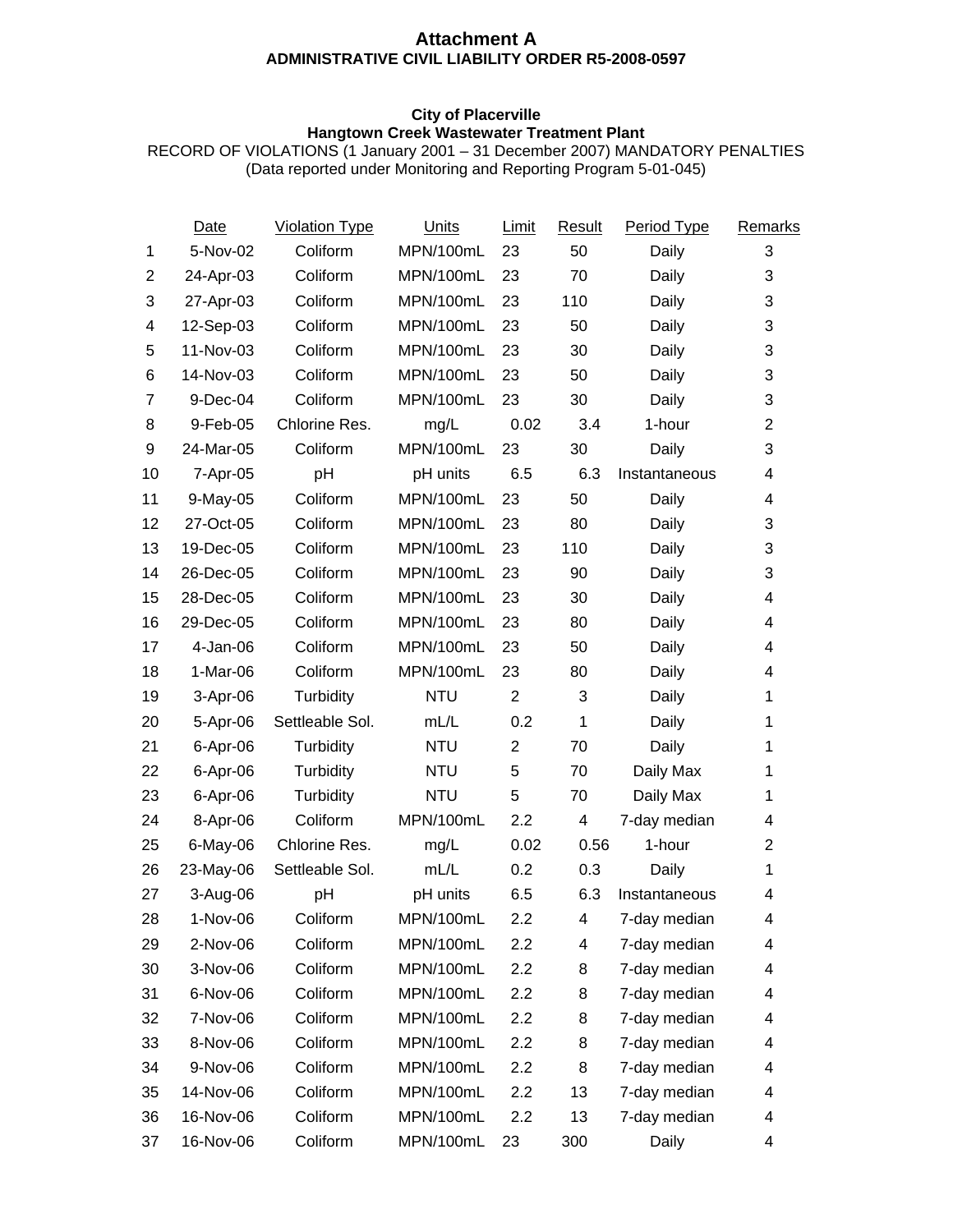|    | Date      | <b>Violation Type</b> | Units      | Limit            | <b>Result</b>  | Period Type  | Remarks      |
|----|-----------|-----------------------|------------|------------------|----------------|--------------|--------------|
| 38 | 17-Nov-06 | Coliform              | MPN/100mL  | 2.2              | 13             | 7-day median | 4            |
| 39 | 20-Nov-06 | Coliform              | MPN/100mL  | 2.2              | $\overline{7}$ | 7-day median | 4            |
| 40 | 21-Nov-06 | Coliform              | MPN/100mL  | 2.2              | $\overline{7}$ | 7-day median | 4            |
| 41 | 21-Nov-06 | Coliform              | MPN/100mL  | 23               | 70             | Daily        | 4            |
| 42 | 22-Nov-06 | Coliform              | MPN/100mL  | 2.2              | 30             | 7-day median | 4            |
| 43 | 22-Nov-06 | Coliform              | MPN/100mL  | 23               | 30             | Daily        | 4            |
| 44 | 23-Nov-06 | Coliform              | MPN/100mL  | 2.2              | $\overline{7}$ | 7-day median | 4            |
| 45 | 24-Nov-06 | Coliform              | MPN/100mL  | 2.2              | 17             | 7-day median | 4            |
| 46 | 27-Nov-06 | Coliform              | MPN/100mL  | 2.2              | 17             | 7-day median | 4            |
| 47 | 30-Nov-06 | Nitrate               | mg/L       | 10               | 14             | Monthly      | 1            |
| 48 | 6-Dec-06  | Turbidity             | <b>NTU</b> | 2                | 4              | Daily        | 1            |
| 49 | 8-Dec-06  | Turbidity             | <b>NTU</b> | $\overline{2}$   | 3              | Daily        | 1            |
| 50 | 14-Dec-06 | Turbidity             | <b>NTU</b> | $\overline{2}$   | 3              | Daily        | 1            |
| 51 | 30-Dec-06 | <b>Nitrate</b>        | mg/L       | 10               | 10             | Monthly      | 4            |
| 52 | 19-Jan-07 | Coliform              | MPN/100mL  | 23               | 220            | Daily        | 4            |
| 53 | 22-Jan-07 | Coliform              | MPN/100mL  | 23               | 50             | Daily        | 4            |
| 54 | 23-Jan-07 | Coliform              | MPN/100mL  | 2.2              | 17             | 7-day median | 4            |
| 55 | 24-Jan-07 | Turbidity             | <b>NTU</b> | $\overline{2}$   | 4              | Daily        | 1            |
| 56 | 25-Jan-07 | Coliform              | MPN/100mL  | 2.2              | 33.5           | 7-day median | 4            |
| 57 | 26-Jan-07 | Coliform              | MPN/100mL  | 2.2              | 10.5           | 7-day median | 4            |
| 58 | 27-Jan-07 | Coliform              | MPN/100mL  | 2.2              | 17             | 7-day median | 4            |
| 59 | 27-Jan-07 | Coliform              | MPN/100mL  | 23               | 50             | Daily        | 4            |
| 60 | 29-Jan-07 | Coliform              | MPN/100mL  | 2.2              | 4              | 7-day median | 4            |
| 61 | 30-Jan-07 | Nitrate               | mg/L       | 10               | 14             | Monthly      | 4            |
| 62 | 26-Feb-07 | Turbidity             | <b>NTU</b> | $\overline{2}$   | 3              | Daily        | 1            |
| 63 | 27-Feb-07 | Coliform              | MPN/100mL  | 23               | 30             | Daily        | 4            |
| 64 | 30-Mar-07 | Coliform              | MPN/100mL  | 23               | 30             | Daily        | 4            |
| 65 | 3-May-07  | Turbidity             | <b>NTU</b> | $\boldsymbol{2}$ | $\sqrt{3}$     | Daily        | $\mathbf 1$  |
| 66 | 7-May-07  | Turbidity             | <b>NTU</b> | $\overline{c}$   | 3              | Daily        | 1            |
| 67 | 10-May-07 | Turbidity             | <b>NTU</b> | $\overline{c}$   | 3              | Daily        | 1            |
| 68 | 17-May-07 | Turbidity             | <b>NTU</b> | $\overline{2}$   | 3              | Daily        | $\mathbf{1}$ |
| 69 | 25-May-07 | Turbidity             | <b>NTU</b> | $\overline{2}$   | 3              | Daily        | 1            |
| 70 | 7-Jun-07  | Turbidity             | <b>NTU</b> | $\overline{2}$   | 4              | Daily        | 1            |
| 71 | 9-Jun-07  | Turbidity             | <b>NTU</b> | $\overline{2}$   | 3              | Daily        | 1            |
| 72 | 10-Jun-07 | Turbidity             | <b>NTU</b> | $\overline{2}$   | 3              | Daily        | 1            |
| 73 | 20-Jun-07 | Turbidity             | <b>NTU</b> | $\overline{2}$   | 13             | Daily        | 1            |
| 74 | 20-Jun-07 | Turbidity             | <b>NTU</b> | 5                | 13             | Daily Max    | 1            |
| 75 | 25-Jun-07 | Coliform              | MPN/100mL  | 23               | 130            | Daily        | 4            |
|    |           |                       |            |                  |                |              |              |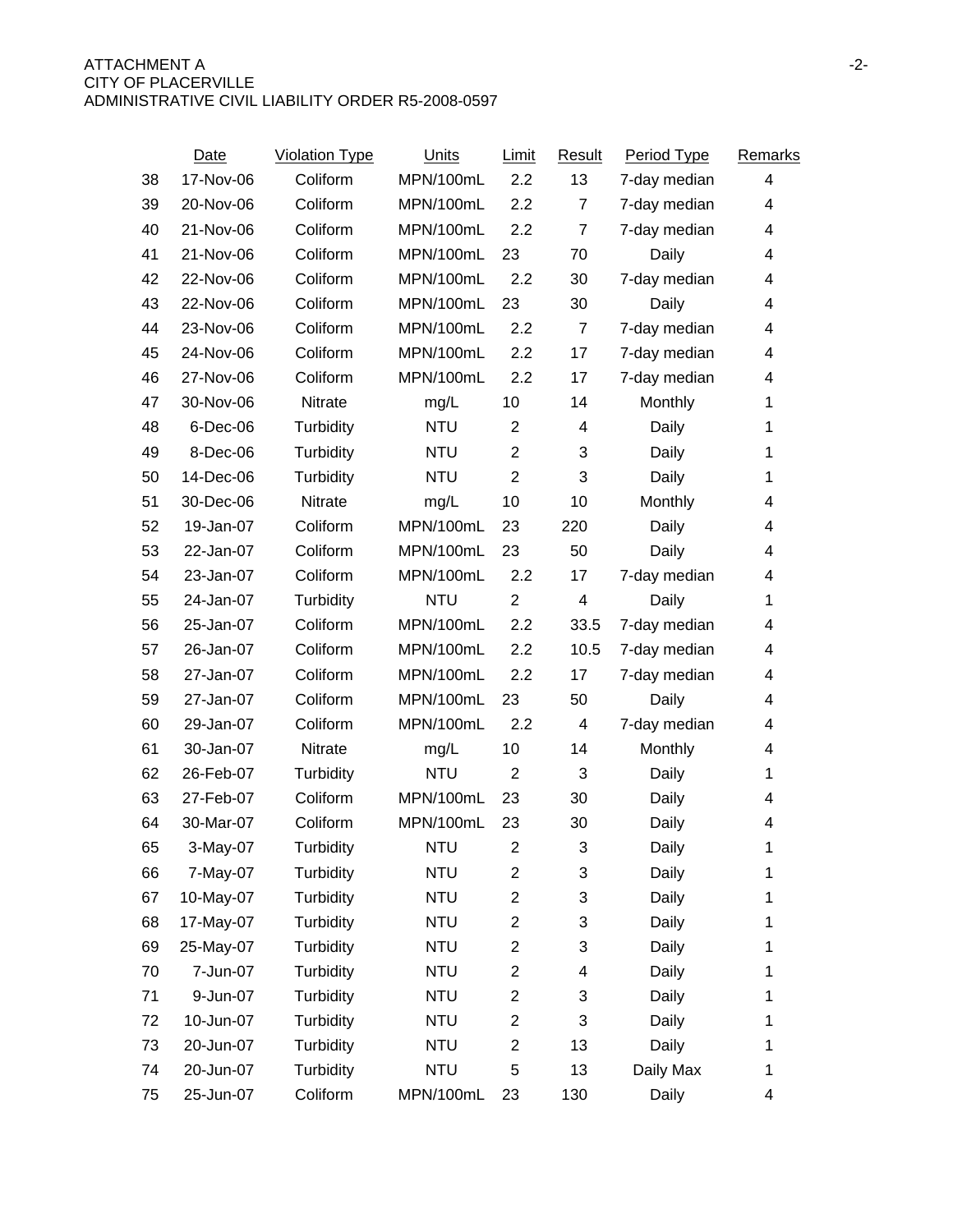|              | Date      | <b>Violation Type</b> | <b>Units</b> | Limit | Result | Period Type  | Remarks                 |
|--------------|-----------|-----------------------|--------------|-------|--------|--------------|-------------------------|
| 76           | 29-Jun-07 | Coliform              | MPN/100mL    | 2.2   | 4.5    | 7-day median | $\overline{\mathbf{4}}$ |
| 77           | 30-Jun-07 | <b>Nitrate</b>        | mg/L         | 10    | 14     | Monthly      | 1                       |
| 78           | 31-Jul-07 | <b>Nitrate</b>        | mg/L         | 10    | 17     | Monthly      | 1                       |
| 79           | 7-Sep-07  | Coliform              | MPN/100mL    | 23    | 30     | Daily        | 4                       |
| 80           | 30-Sep-07 | Nitrate               | mg/L         | 10    | 18     | Monthly      | 1                       |
| 81           | 8-Oct-07  | Coliform              | MPN/100mL    | 2.2   | 9      | 7-day median | 4                       |
| 82           | 8-Oct-07  | Coliform              | MPN/100mL    | 23    | 130    | Daily        | 4                       |
| 83           | 9-Oct-07  | Coliform              | MPN/100mL    | 2.2   | 9      | 7-day median | 4                       |
| 84           | 10-Oct-07 | Coliform              | MPN/100mL    | 2.2   | 9      | 7-day median | 4                       |
| 85           | 11-Oct-07 | Coliform              | MPN/100mL    | 2.2   | 13     | 7-day median | 4                       |
| 86           | 11-Oct-07 | Coliform              | MPN/100mL    | 23    | 240    | Daily        | 4                       |
| 87           | 12-Oct-07 | Coliform              | MPN/100mL    | 2.2   | 130    | 7-day median | 4                       |
| 88           | 12-Oct-07 | Coliform              | MPN/100mL    | 23    | 240    | Daily        | 4                       |
| 89           | 15-Oct-07 | Coliform              | MPN/100mL    | 2.2   | 8      | 7-day median | 4                       |
| 90           | 16-Oct-07 | Coliform              | MPN/100mL    | 2.2   | 8      | 7-day median | 4                       |
| 91           | 17-Oct-07 | Coliform              | MPN/100mL    | 2.2   | 8      | 7-day median | 4                       |
| 92           | 18-Oct-07 | Coliform              | MPN/100mL    | 2.2   | 4      | 7-day median | 4                       |
| 93           | 31-Oct-07 | Nitrate               | mg/L         | 10    | 18     | Monthly      | 1                       |
| 94           | 8-Nov 07  | Coliform              | MPN/100mL    | 2.2   | 4      | 7-day median | 4                       |
| 95           | 9-Nov 07  | Coliform              | MPN/100mL    | 2.2   | 4      | 7-day median | 4                       |
| 96           | 30-Nov 07 | <b>Nitrate</b>        | mg/L         | 10    | 13     | Monthly      | 4                       |
| 97           | 10-Dec-07 | Coliform              | MPN/100mL    | 2.2   | 4      | 7-day median | 4                       |
| 98           | 11-Dec-07 | Coliform              | MPN/100mL    | 2.2   | 4      | 7-day median | 4                       |
| 99<br>10     | 12-Dec-07 | Coliform              | MPN/100mL    | 2.2   | 4      | 7-day median | 4                       |
| 0<br>10      | 13-Dec-07 | Coliform              | MPN/100mL    | 2.2   | 4      | 7-day        | 4                       |
| $\mathbf{1}$ | 31-Dec-07 | Nitrate               | mg/L         | 10    | 12     | Monthly      | 4                       |

#### Remarks:

1. Serious Violation: For Group 1 pollutants that exceed the effluent limitation by 40 percent or more.

2. Serious Violation: For Group 2 pollutants that exceed the effluent limitation by 20 percent or more.

3. Non-serious violations falls within the first three violations in a six-month period, thus is exempt.

4. Non-serious violation subject to mandatory penalties.

| <b>VIOLATIONS AS OF:</b>                 | 12/31/2007 |
|------------------------------------------|------------|
| Group 1 Serious Violations:              | 26         |
| Group 2 Serious Violations:              | 2          |
| Non-Serious Exempt from MPs:             | 11         |
| Non-serious Violations Subject to MPs:   | 62         |
| <b>Total Violations Subject to MMPs:</b> |            |